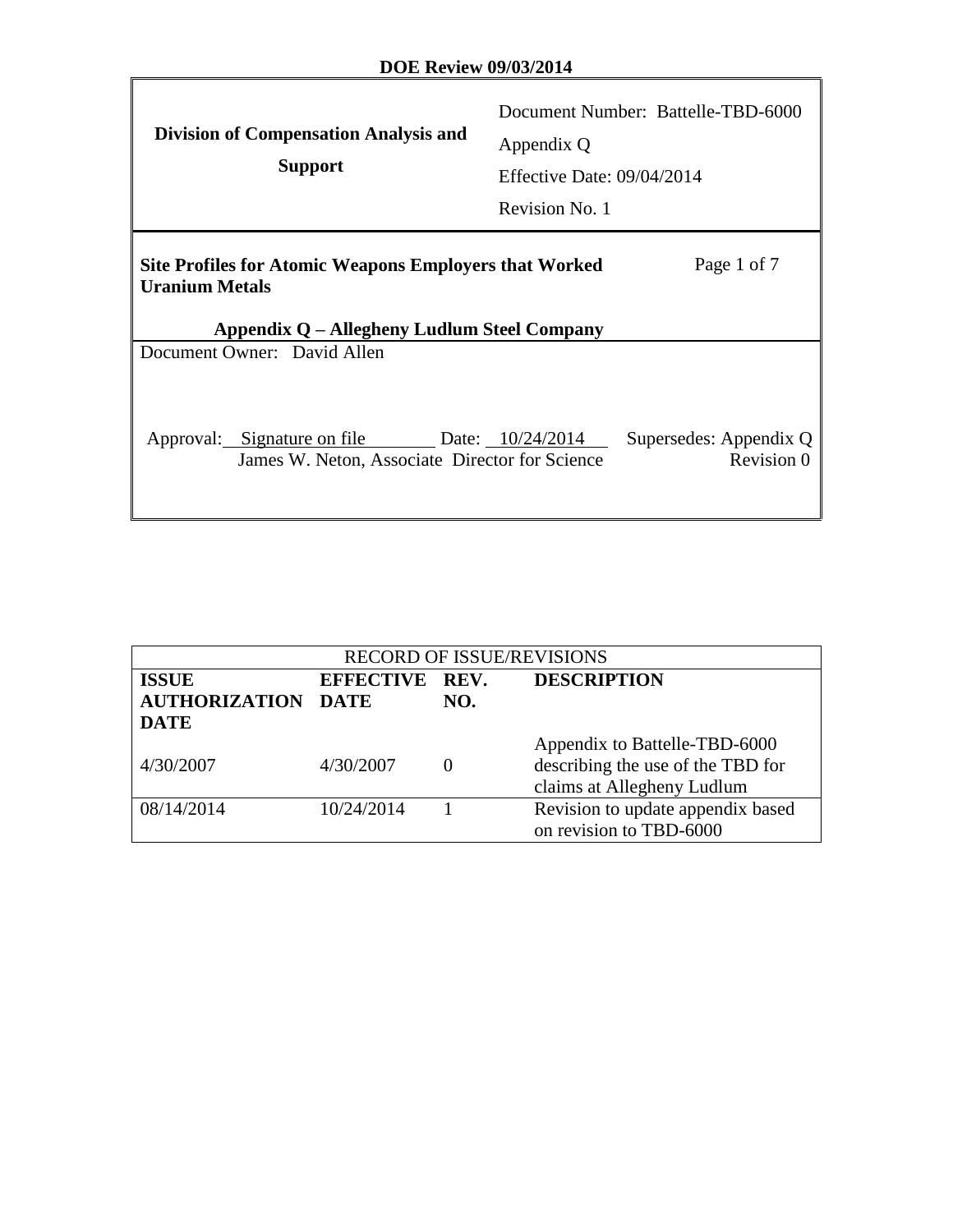# **ALLEGHENY-LUDLUM STEEL COMPANY**

# **Q.1 Introduction**

This document serves as an appendix to Battelle-TBD-6000, Site Profiles for Atomic Weapons Employers that Worked Uranium Metals (Battelle 2011). This Site Profile presents site-specific information for the Allegheny-Ludlum Steel Company located in Watervliet, New York. Sufficient information has been found to provide more appropriate estimates of worker radiation dose than provided for in the technical basis document (TBD). Where specific information is lacking, research into similar facilities described in the body of this Site Profile is used.

### **Q.2 Site Description**

The Allegheny-Ludlum Steel Corporation (A-L) located in Watervliet, New York, rolled solid uranium rods from ingots in 1951 and 1952. The rods were referred to as billets because additional rolling occurred elsewhere to produce the finished rods. The operation started as a developmental scale operation but transitioned into production scale work. The work included other metal working tasks such as straightening, lathe work, cutting with shears and stamping.

#### **Q.2.1 Site Activities**

Uranium work at Alleghany Ludlum began on January 20<sup>th</sup>, 1951 rolling at least 25 uranium metal ingots from 5 inch diameter to 13/16 inch diameter rods. In April of 1951, the AEC started an experimental rolling campaign with experimental rolling #1 at Simonds Saw and Steel and Bethlehem Steel. Experimental rolling #2 involved Allegheny Ludlum on July 22, 1951. Twenty four uranium ingots were rolled at Allegheny Ludlum into billets of several different sizes between about 1.5 inches and 2.5 inches in diameter. These billets were finish rolled at Bethlehem Steel on July  $29<sup>th</sup>$  to 1 and  $1/16^{th}$  inch diameter. Experimental rollings #3, #4 and #5 continued the process of rough rolling into billets at Allegheny Ludlum and finish rolling at Bethlehem Steel. However, experimental rolling #4 consisted of two separate days at Allegheny Ludlum (August  $23<sup>rd</sup>$  and September  $19<sup>th</sup>$ ) prior to the finish rolling at Bethlehem Steel (AEC 1951).

Experimental rolling #6 occurred at Allegheny Ludlum on November 17, 1951 but not enough good billets were produced to continue the experiment at Bethlehem Steel (AEC 1951). It was intended that a salt bath furnace be used for this rolling but the furnace could not be constructed in time. DuPont (Savanah River) insisted no further rolling were worthwhile without a salt bath (Belmore 1951).

Starting on December 1, 1951, the rollings were no longer referred to as experimental but the number of ingots rolled was similar to the experimental rollings and the purpose was to gather data. A salt bath furnace was introduced at Allegheny Ludlum starting with this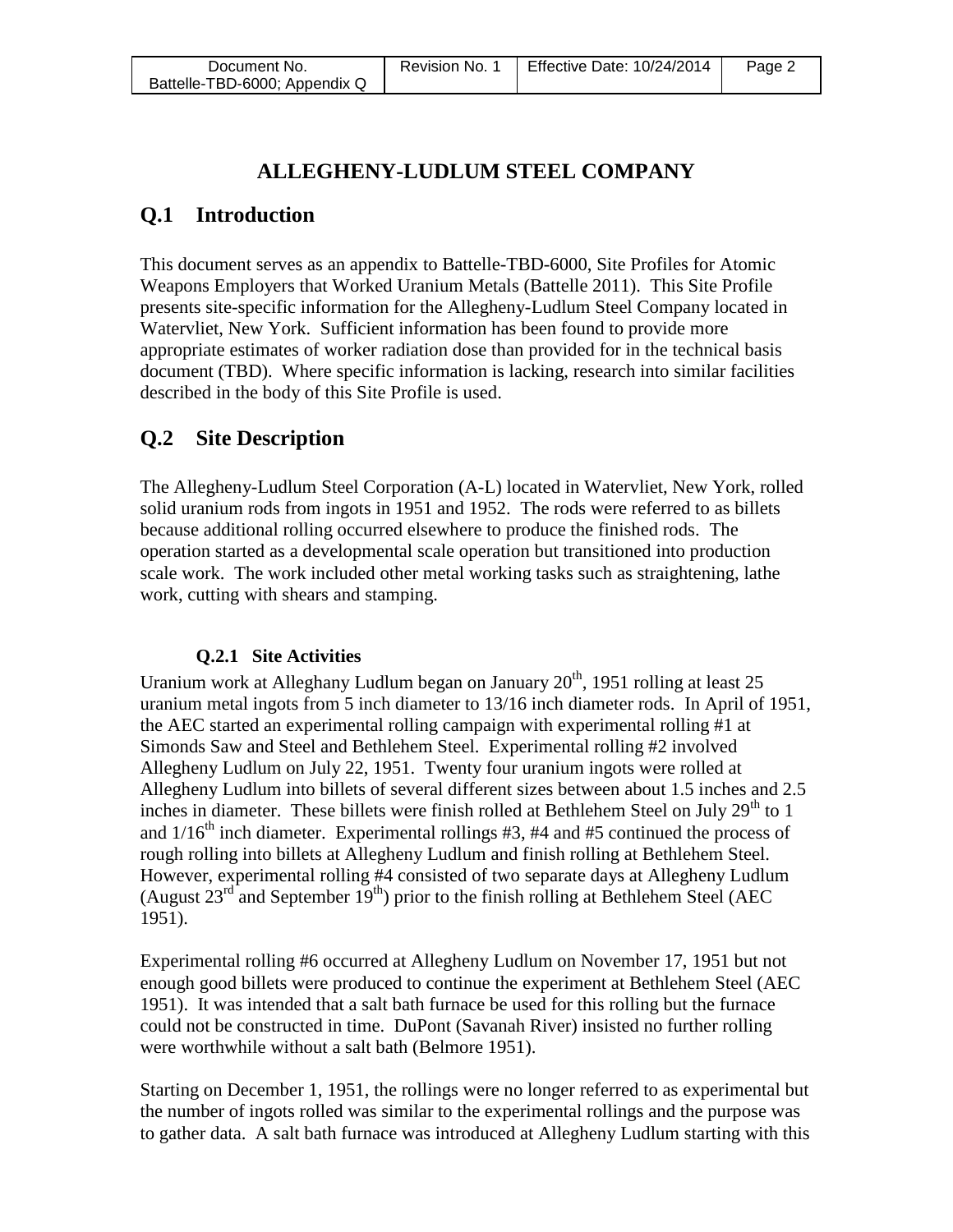| Document No.                  | Revision No. | Effective Date: 10/24/2014 | Page 3 |
|-------------------------------|--------------|----------------------------|--------|
| Battelle-TBD-6000; Appendix Q |              |                            |        |

rolling. One of the effects of the salt bath was to reduce oxidation of the uranium metal which greatly reduced airborne contamination. All the dates for rolling at Allegheny Ludlum are listed in table Q.1.

| rapic Q.1<br>Dates           | Daws of Uramum Mctar Koning at Ancynchy Luurum<br>Comments | # of Ingots rolled | Reference                                  |
|------------------------------|------------------------------------------------------------|--------------------|--------------------------------------------|
| 1/20/1951                    | First rolling                                              | 25                 | SRDB 10885 pg 23                           |
| 7/22/1951                    | Experimental rolling<br>#2                                 | 24                 | SRDB 10885 pg 24                           |
| 8/11/1951                    | <b>Experimental rolling</b><br>#3                          | 30                 | SRDB 10885 pg 25                           |
| 8/23/1951                    | <b>Experimental rolling</b><br>#4                          | 10                 | SRDB 10885 pg 26                           |
| 9/19/1951                    | <b>Experimental rolling</b><br>#4                          | 51                 | SRDB 10885 pg 27                           |
| 10/26/1951                   | <b>Experimental rolling</b><br>#5                          | 100                | SRDB 10885 pg 28                           |
| 11/17/1951                   | <b>Experimental rolling</b><br>#6                          | 40                 | SRDB 10885 pg 29                           |
| 12/1/1951                    | Salt bath used                                             | 50 planned         | SRDB 86933 pg 14                           |
| 12/15/1951                   | Salt bath used                                             | 50 planned         | SRDB 86933 pg 14                           |
| 1/19/1952                    | Salt bath used                                             | 190 planned        | SRDB 81622 pg 3;<br>81429 pg 2             |
| $2/9/1952$ and<br>2/10/1952  | Salt bath used                                             | 200                | SRDB 81622 pg 3;<br>81429 pg 2; 44230      |
| 3/8/1952                     | Salt bath used                                             | 211                | SRDB 44232; 73513<br>pg <sub>3</sub>       |
| 4/5/1952                     | Salt bath used                                             | 242                | SRDB 67129 pg<br>101; 44236 pg 5;<br>44234 |
| 5/2/1952 and<br>5/3/1952     | Salt bath used                                             | 465                | SRDB 73547 pg 2;<br>73553 pg 4; 44236      |
| $6/6/1952$ and<br>6/7/1952   | Salt bath used                                             | 500 planned        | <b>SRDB 66840</b>                          |
| $6/27/1952$ and<br>6/28/1952 | Salt bath used                                             | 500 planned        | <b>SRDB 66840</b>                          |

**Table Q.1 – Dates of Uranium Metal Rolling at Allegheny Ludlum**

# **Q.3 Occupational Medical Dose**

No information regarding occupational medical dose specific to the Allegheny Ludlum Site was found. Information to be used in dose reconstructions for which no specific information is available is provided in ORAUT-OTIB-0006 (ORAU, 2011), the dose reconstruction project technical information bulletin covering diagnostic x-ray procedures.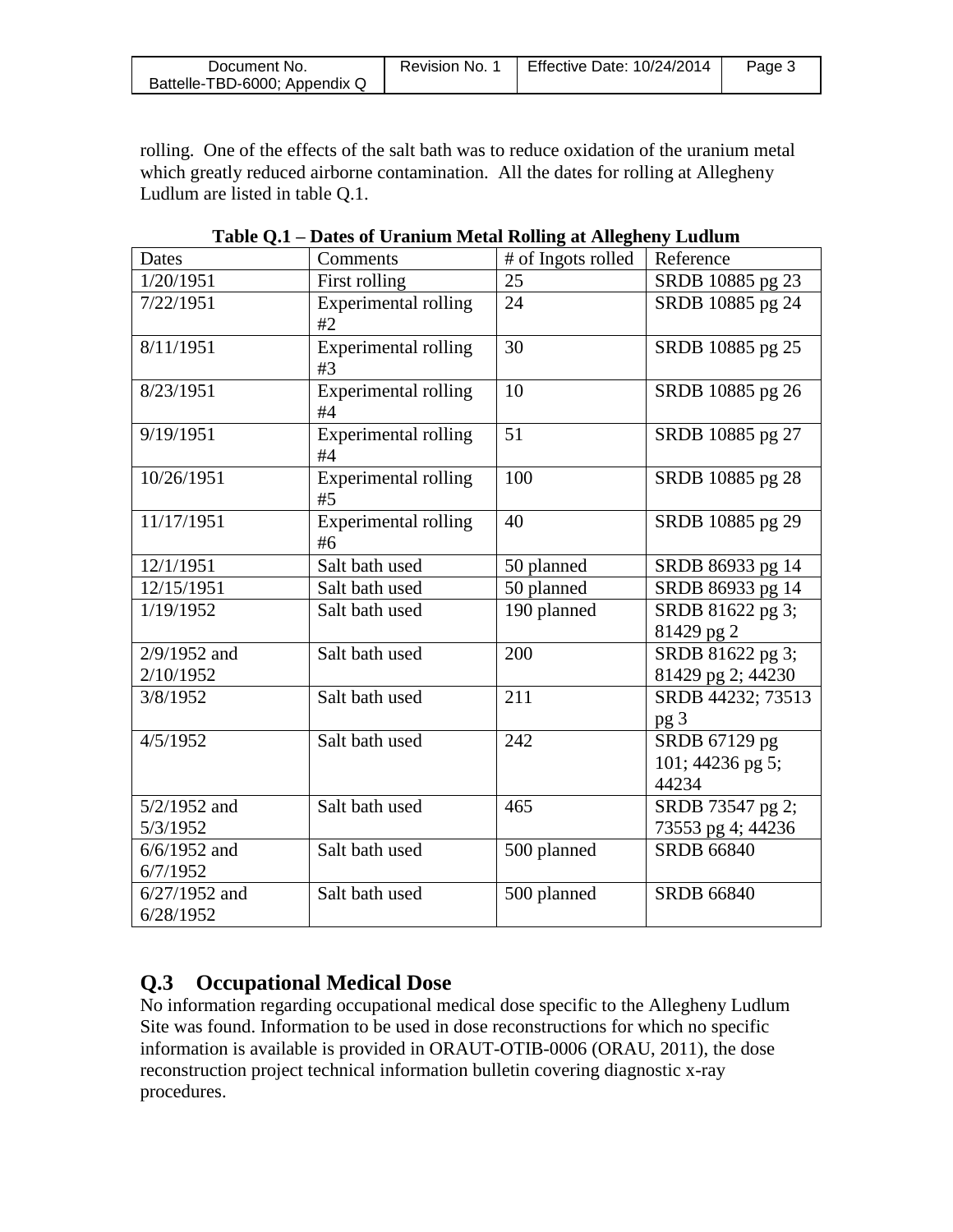# **Q.4 Occupational Internal Dose**

Air monitoring data are available from two air sampling campaigns in 1951 and one air sampling campaign in 1952 (AEC 1951a, AEC 1952). Air monitoring in 1951 occurred prior to the use of a salt bath. By the 1952 monitoring, the use of a salt bath was in place and air concentrations were much lower.

Air sample data was divided into pre-salt bath and post salt bath period. The data from each period was analyzed as a lognormal distribution and determined to have a geometric mean of 291 and 20.5 dpm/m<sup>3</sup> respectively. The geometric standard deviations were 17.9 and 3.67 respectively.

Rolling occurred on 7 days prior to installing a salt bath and 13 days following the salt bath installation. Operators are assumed to be exposed to the pre-salt bath air concentration for each of the 7 days of rolling prior to the salt bath installation. Operators are assumed to be exposed to the post salt bath air concentration after that. It is further assumed that the operators were exposed the entire work day which is assumed to be 8.8 hours (44 hour week). The total uranium inhalation was then divided by the number of calendar days for each time period to obtain an average uranium intake per calendar day. The results are shown in table Q.2. Doses derived from these intakes should be entered into IREP as a lognormal distribution with a GSD listed in table Q.2 for the applicable period.

| Start Date   End Date |                                 | Salt | $#$ of         | Air                                             | Total |     | Calendar   dpm/calendar   GSD |       |
|-----------------------|---------------------------------|------|----------------|-------------------------------------------------|-------|-----|-------------------------------|-------|
|                       |                                 |      |                | Bath   Rolling   Concentration   inhaled   days |       |     | day                           |       |
|                       |                                 |      | Days           | $(dpm/m^3)$                                     |       |     |                               |       |
|                       |                                 |      |                |                                                 | (dpm) |     |                               |       |
|                       | $1/20/1951$   $11/30/1951$   No |      | $\overline{ }$ | 291                                             | 21516 | 315 | 68.3                          | 17.90 |
| 12/1/1951             | $6/27/1952$ Yes                 |      | 12             | 20.5                                            | 2814  | 210 | 13.4                          | 3.67  |

**Table Q.2 – Uranium Intakes during Rolling Days**

It is also possible there was exposure to residual contamination between rolling days. To estimate the inhalation intakes from this exposure, the contamination levels were first estimated using the technique in TBD-6000. The higher airborne activity (pre-salt bath) was assumed to deposit for 720 hours (thirty days) at a rate of 0.00075 m/s. This resulted in a surface contamination level of 565,800 dpm/m<sup>2</sup>. A resuspension factor of  $1x10^{-5}$  was applied to this value to arrive at an airborne concentration of  $\overline{5.66}$  dpm/m<sup>3</sup>. Operators were assumed to be exposed to this concentration the full work day for each non-uranium work day. As a favorable assumption, the few days prior to the first rolling in 1951 are included in the estimate. The total annual inhalation activity from residual contamination was calculated and divided by 365 days to arrive at a value in dpm per calendar day. The values are listed in table Q.3 and doses derived from these intakes should be entered into IREP as a lognormal distribution. The higher of the two airborne concentrations were used for this estimate so the GSD associated with that airborne concentration will be used as the GSD of this intake.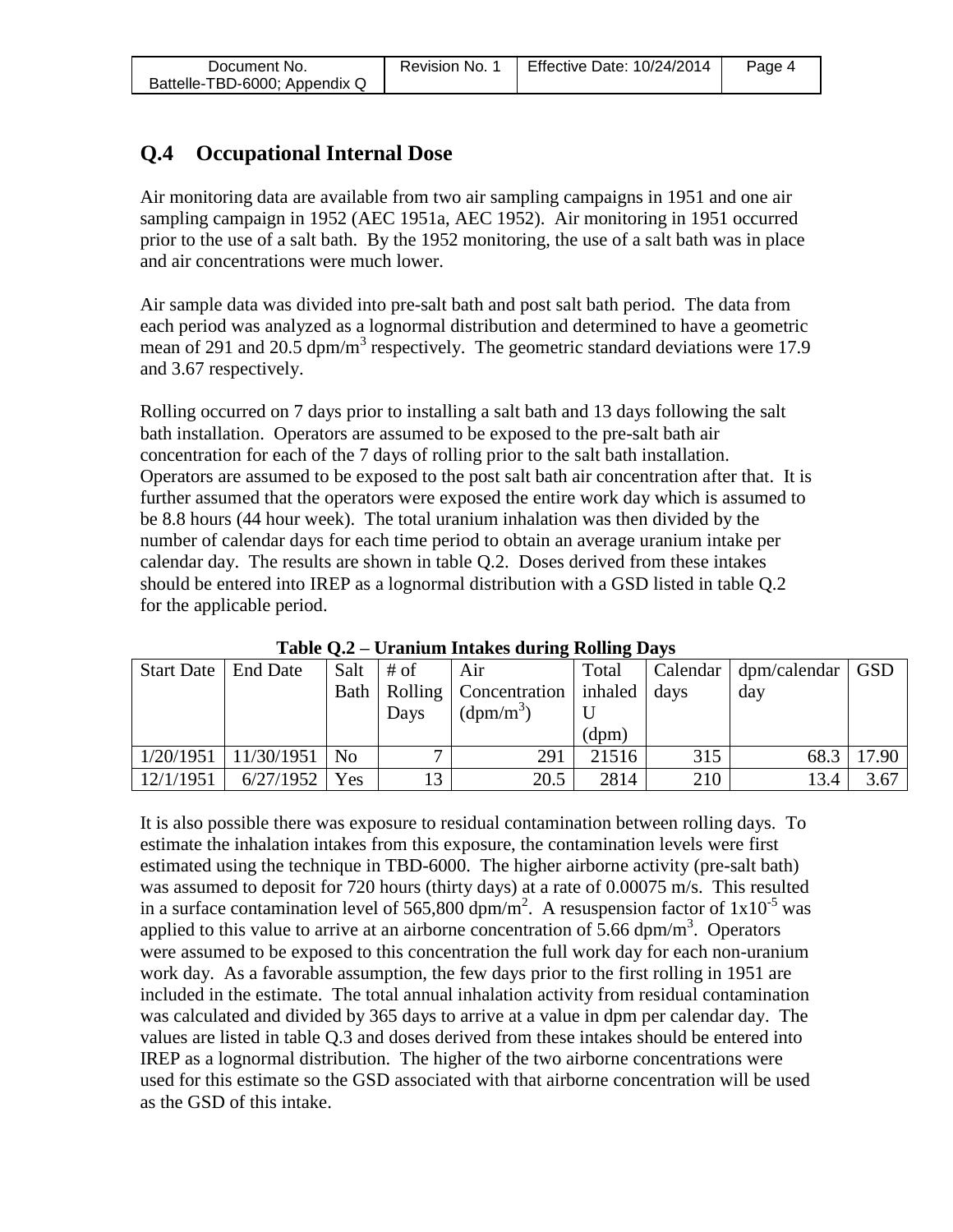| Document No.                  | Revision No. า | <b>Effective Date: 10/24/2014</b> | Page 5 |
|-------------------------------|----------------|-----------------------------------|--------|
| Battelle-TBD-6000; Appendix Q |                |                                   |        |

| $1$ avic $Q_{i,j}$ – UT allium Intakes Detween Koning Davs |            |           |               |              |            |  |  |  |
|------------------------------------------------------------|------------|-----------|---------------|--------------|------------|--|--|--|
| <b>Start Date</b>                                          | End Date   | $Non-U$   | Air           | dpm/calendar | <b>GSD</b> |  |  |  |
|                                                            |            | work days | Concentration | day          |            |  |  |  |
|                                                            |            |           | $(dpm/m^3)$   |              |            |  |  |  |
| 1/1/1951                                                   | 12/31/1952 | 480(a)    | 5.66          | 39.3         | 7.90       |  |  |  |
|                                                            |            |           |               |              |            |  |  |  |

(a) Assumes 250 work days per year minus uranium work days

Ingestion of uranium contamination is also a possibility at Allegheny Ludlum. In order to estimate this intake, OCAS-TIB-0009 was utilized. This document is based on the idea that the contamination levels are related to the airborne levels during operations and assumes the operations occurred often enough to reach a maximum level. It therefore provides for a factor directly related to the airborne concentration. Since rolling of uranium metal occurred intermittently at Allegheny Ludlum, this technique likely overestimates the actual ingestion intake.

The higher of the two airborne concentrations was used to estimate the ingestion intake. This results in an ingestion rate per work day. That was converted to an ingestion rate per calendar day by dividing the annual ingestion intake by 365 days. The values are listed in table Q.4 and doses derived from these intakes should be entered into IREP as a lognormal distribution. The higher of the two airborne concentrations were used for this estimate so the GSD associated with that airborne concentration will be used as the GSD of this intake.

| <b>Start Date</b> | End Date   | Non-U     | Ingestion | Ingestion     | <b>GSD</b> |  |  |  |
|-------------------|------------|-----------|-----------|---------------|------------|--|--|--|
|                   |            | work days | (dpm per  | (dpm per      |            |  |  |  |
|                   |            |           | work day) | calendar day) |            |  |  |  |
| 1/1/1951          | 12/31/1952 | 480(a)    | 58.2      | 39.9          | 7.90       |  |  |  |

**Table Q.4 – Uranium Ingestion Intakes**

(a) Assumes 250 work days per year minus uranium work days

#### **Q.5 Occupational External Dose**

No data were found related to occupational external dose from the uranium work at the Allegheny Ludlum. The work performed at Allegheny Ludlum involved rolling uranium ingots into uranium billets. Therefore, the highest photon dose rate at one foot from any ingot or billet in TBD-6000 table 6-1 is used to estimate the external dose. That value is 2.08 mrem/hr one foot from a rectangular ingot. The beta dose rate at one foot is assumed to be 10 times that or 20.8 mrem/hr per TBD-6000. The contact dose rate is assumed to be 230 mrem/hr per TBD-6000. Operators are assumed to be exposed to the one foot levels 50% of the time. Additionally, the hands and forearms are assumed to be exposed to the contact dose rate 50% of the time.

The estimate for the photon dose, the beta dose for the whole body and the beta dose for the hands and forearms are contained in tables Q.5, Q.6 and Q.7 respectively. These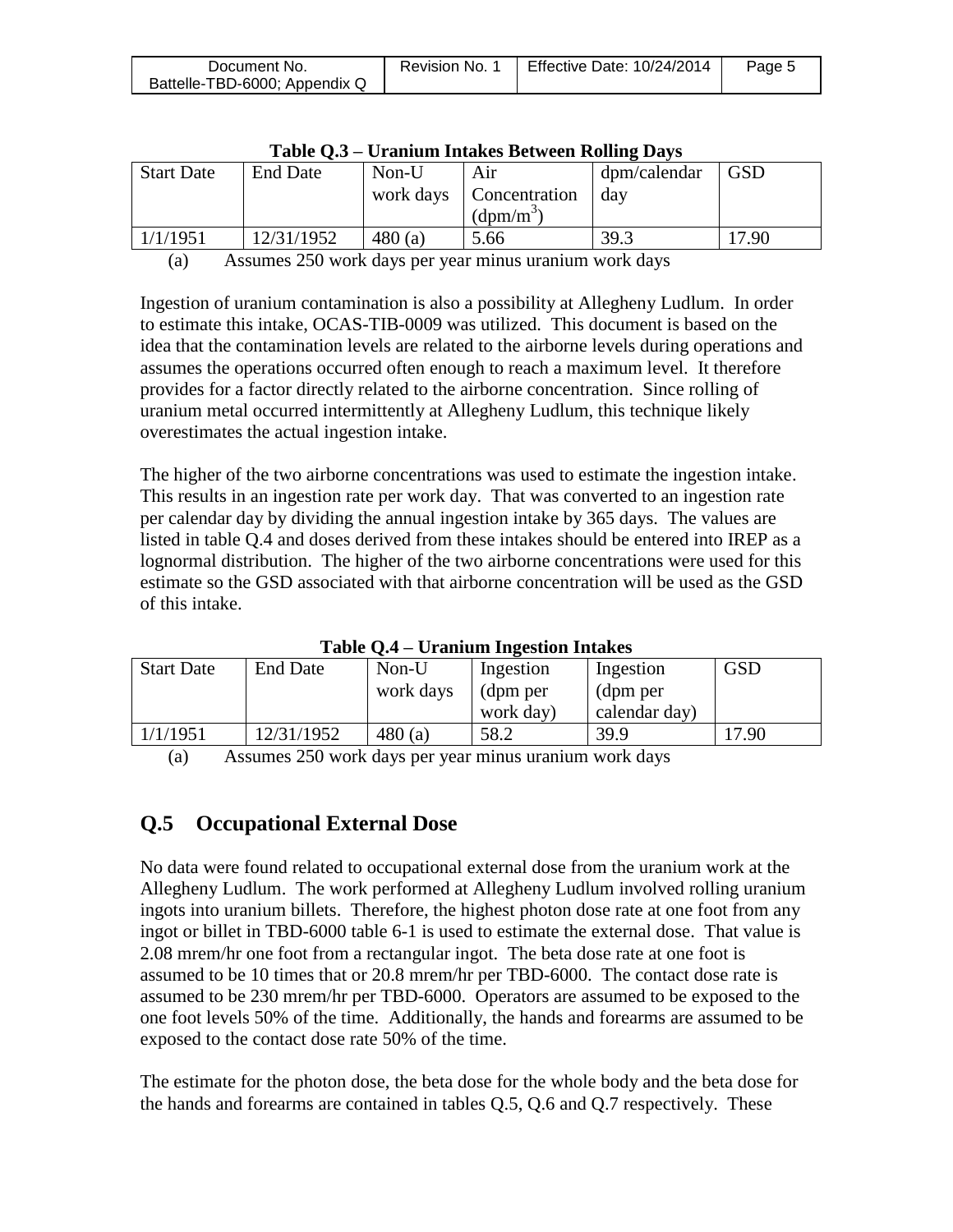| Document No.                  | Revision No. | <b>Effective Date: 10/24/2014</b> | Page 6 |
|-------------------------------|--------------|-----------------------------------|--------|
| Battelle-TBD-6000; Appendix Q |              |                                   |        |

estimates should be used as the geometric mean of a lognormal distribution. The geometric standard deviation is shown in the tables.

Included in the tables is an external dose estimate for doses received from residual contamination. These values were calculated using the contamination level estimate from section Q.4. These values were multiplied by the conversion factors in table 3.10 of TBD-6000 to derive the photon and beta dose rates. Operators are assumed to be exposed to these dose rates 100% of the time on each work day. These values were added to the dose from uranium metal and included in tables Q.5, Q.6 and Q.7.

| <b>Start Date</b> | <b>End Date</b> | # of    | Dose   | Work | Dose from     | Total  | <b>GSD</b> |
|-------------------|-----------------|---------|--------|------|---------------|--------|------------|
|                   |                 | Rolling | from   | Days | contamination | Photon |            |
|                   |                 | Days    | Metal  |      | (mrem)        | Dose   |            |
|                   |                 |         | (mrem) |      |               | (mrem) |            |
| 1/1/1951          | 12/31/1951      | 9       | 82.4   | 250  | 0.49          | 82.89  |            |
| 1/1/1952          | 6/27/1952       |         | 100.7  | 123  | 0.241         | 100.94 |            |
| 6/28/1952         | 12/31/1952      |         |        | 127  | 0.249         | 0.25   |            |

**Table Q.5 – Photon Dose**

**Table Q.6 – Beta Dose to the Whole Body**

| Start Date | <b>End Date</b> | # of    | Dose   | Work | Dose from     | Total        | <b>GSD</b> |
|------------|-----------------|---------|--------|------|---------------|--------------|------------|
|            |                 | Rolling | from   | Days | contamination | <b>B</b> eta |            |
|            |                 | Days    | Metal  |      | (mrem)        | Dose         |            |
|            |                 |         | (mrem) |      |               | (mrem)       |            |
| 1/1/1951   | 12/31/1951      |         | 824    | 250  | 48            | 872          |            |
| 1/1/1952   | 6/27/1952       |         | 1007   | 123  | 23            | 1030         |            |
| 6/28/1952  | 12/31/1952      |         |        | 127  | 24            | 24           |            |

**Table Q.7 – Beta Dose to the Hands and Forearms**

| <b>Start Date</b> | <b>End Date</b> | # of    | Dose   | Work | Dose from     | Total        | <b>GSD</b> |
|-------------------|-----------------|---------|--------|------|---------------|--------------|------------|
|                   |                 | Rolling | from   | Days | contamination | <b>B</b> eta |            |
|                   |                 | Days    | Metal  |      | (mrem)        | Dose         |            |
|                   |                 |         | (mrem) |      |               | (mrem)       |            |
| 1/1/1951          | 12/31/1951      | 9       | 9108   | 250  | 48            | 9156         |            |
| 1/1/1952          | 6/27/1952       | 11      | 11132  | 123  | 23            | 11155        |            |
| 6/28/1952         | 12/31/1952      |         |        | 127  | 24            | 24           |            |